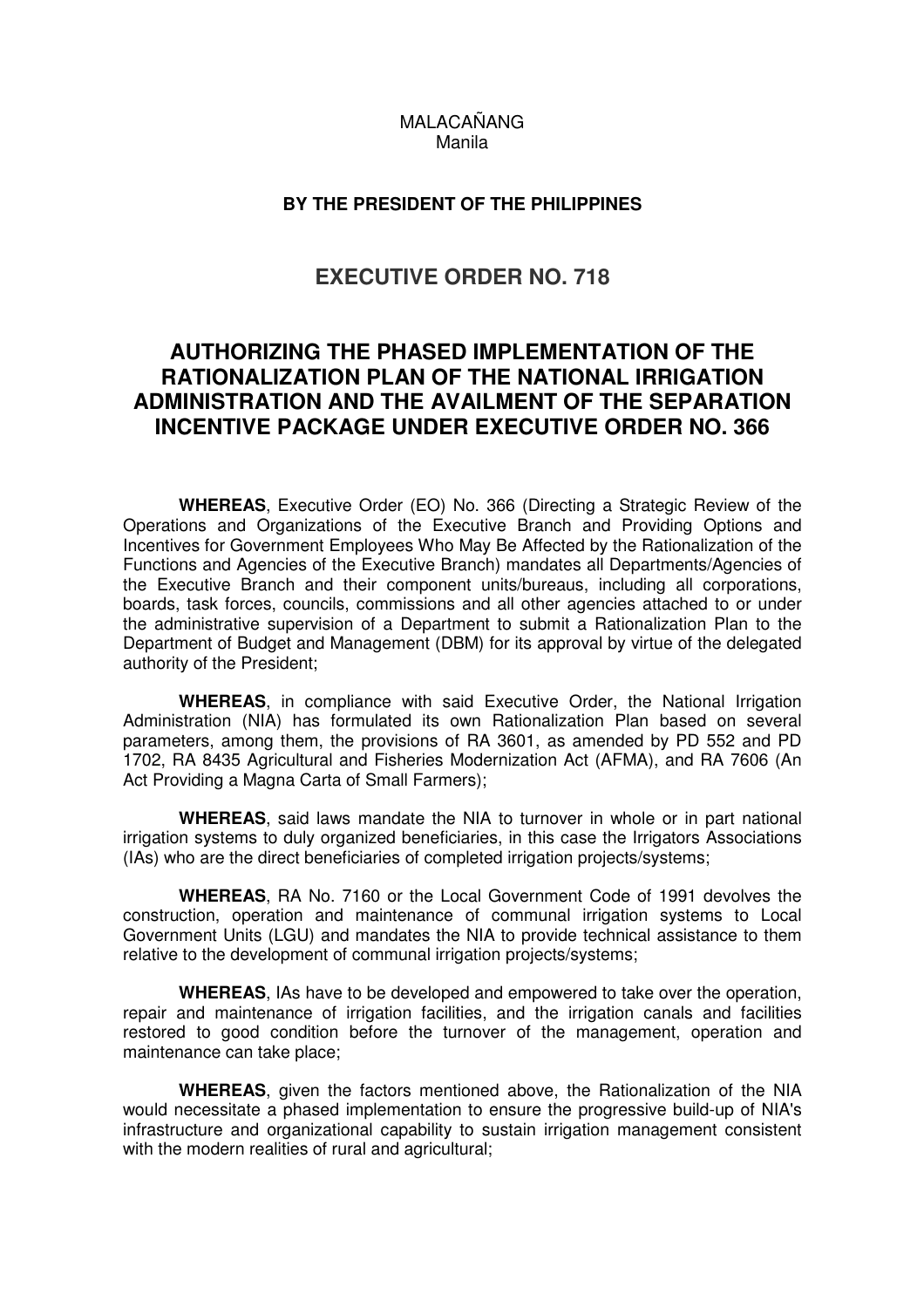**WHEREAS**, in line with the objectives of the National Government to propel sustainable rural development and ensure food security for the country, the NIA has obtained the support of the World Bank for the financing of the Participatory Irrigation Development Program (PIDP), to reinforce and complement locally-funded programs focusing on infrastructure investment and policy and institutional innovation to achieve a holistic development of the public irrigation sector;

**WHEREAS**, the PIDP and the complementary locally-funded programs will enable the synchronization of the implementation of the NIA Rationalization Program with the transfer of the management, operation and maintenance responsibilities to the IAs, within a period of five (5) years;

**WHEREAS**, EO 366 authorizes the grant of incentive benefits to those who may be adversely affected by the Rationalization Program, which incentives may be availed of only within two (2) months after approval of the Rationalization Plan;

**NOW, THEREFORE, I, GLORIA MACAPAGAL-ARROYO,** President of the Republic of the Philippines, by virtue of the powers vested in me by law, do hereby order the following;

**SECTION 1. Phased Implementation of the Rationalization Plan.** The NIA Rationalization Plan shall be implemented in phases for a period of five (5) years to commence upon approval of the NIA Rationalization Plan, in lieu of the one-time implementation authorized under EO 366.

**SECTION 2. Adoption of the Provisions of EO 366 and its Implementing Rules and Regulations (IRR).** The NIA shall strictly adopt all the provisions and guidelines of EO 366 and its IRR in the preparation and implementation of its Rationalization Plan.

**SECTION 3. Transition Plan**. To ensure the smooth transition from the existing to the rationalized structure, the NIA shall prepare a Transition Plan which shall form part of its Rationalization Plan. The Transition Plan shall contain the targeted number of irrigation systems to be rehabilitated and transferred yearly to the IAs during the five-year period and the corresponding number of personnel to be affected by said transfer, which positions shall be declared co-terminus with PIDP or five (5) years, whichever comes first.

**SECTION 4. Effectivity of the Separation Incentive Benefits.** The option to avail of the separation incentive benefits provided under EO 366 and its IRR shall be available up to two (2) months after the set annual timeframe for implementation as indicated in the approved Transition Plan. Project slippage, if any, shall not be considered in prolonging the availability of the incentive benefits to the affected personnel.

**SECTION 5. Funding.** Funds for the payment of incentive benefits needed to implement the First Phase of the NIA Rationalization Plan, as well as the payment of separation or retirement and terminal leave benefits not covered by the Government Service Insurance System (GSIS), shall be provided by the National Government in the form of subsidy, subject to the usual accounting and auditing rules and regulations. Funds for the implementation of the Second to the Fifth Phases of its Rationalization Plan shall be charged against peso counterpart funds appropriated for the PIDP in the General Appropriations Act and/or from corporate funds.

 Affected personnel, with the five-year phased implementation of the NIA Rationalization Plan, shall receive the incentives authorized under EO 366 computed based on the basic salary of said affected employees as of June 30, 2007, whether the same shall be funded by the National Government or from other fund sources.